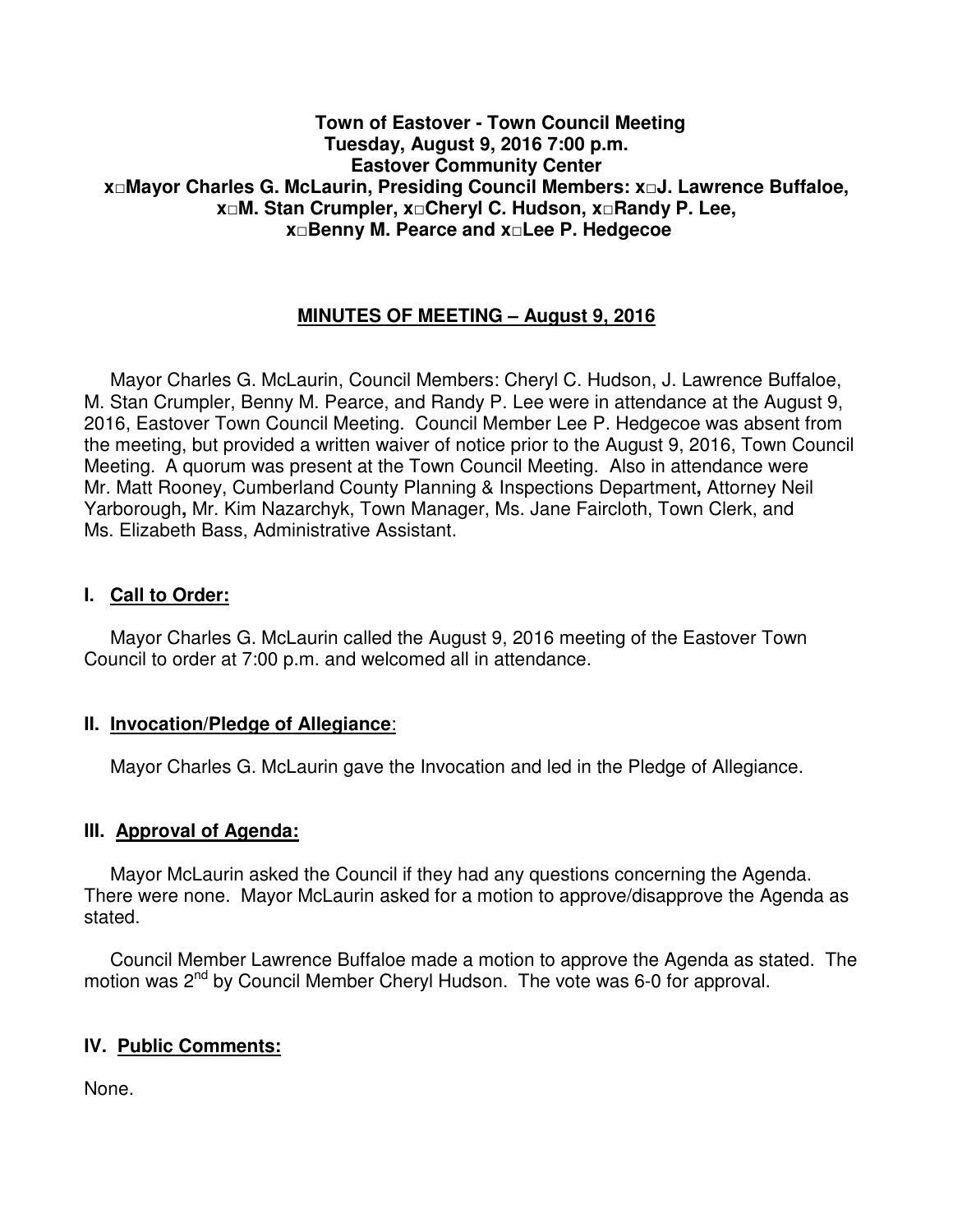# **V. Consent Agenda:**

## **1. Consider approval of the Minutes for the July 12, 2016 Town Council Meeting.**

## **2. Consider approval of the June, 2016 Financial Reports.**

 Mayor McLaurin asked the Council if they had any questions concerning the Consent Agenda. There were none. Mayor McLaurin asked for a motion to approve/disapprove the Consent Agenda as stated.

 Council Member Randy Lee made a motion to approve the Consent Agenda as stated. The motion was 2<sup>nd</sup> by Council Member Cheryl Hudson. The vote was 6-0 for approval.

#### **VI. Discussion Agenda:**

#### **Agenda Item #1:**

# **CASE NO. 16-094. CONSIDERATION OF THE DONNA GRIFFIN PROPERTY; REQUEST FOR SUBDIVISION REVIEW, COUNTY SUBDIVISON ORDINANCE AND EASTOVER**  SUPPLEMENTAL AMENDMENTS; ZONING: R40A & R40; TOTAL ACREAGE: 105.84 AC. **+\-; LOCATION: 5289, 5343 & 5405 DUNN ROAD (US HWY 301). (EASTOVER)**

Mr. Matt Rooney presented Case No. 16-094 to the Council. Mr. Rooney stated the case is to subdivide two lots. The lots were created by deed and one of the lots is 0.71 acres. In order to meet the zoning requirements of R40 the lot needs to be a minimum of 40,000 square feet. The property owner will be responsible for getting this completed prior to recording the final plat. Mr. Rooney recommended Case. No. 16-094 for approval per the Site Plan Review.

Council Member Cheryl Hudson made a motion to approve the Case No. 16-094 as stated in the Site Plan Review. The motion was  $2^{nd}$  by Council Member Lawrence Buffaloe. The vote was 6-0 for approval.

#### **VII. RECEIVE MAYOR'S UPDATE:**

 Mayor McLaurin informed the Council about Cape Fear High School's Tennis Courts needing lights put around their courts. He stated Ms. Sara Piland has asked the Council to draft a letter of Support to send to Cape Fear High School so they may have lights for their Tennis Courts. Attorney Neil Yarborough stated a resolution could be adopted to support the lighting.

 Council Member Cheryl Hudson made a motion to approve the Resolution to support Cape Fear High School Tennis Courts by sending a letter of Support to Cumberland County Parks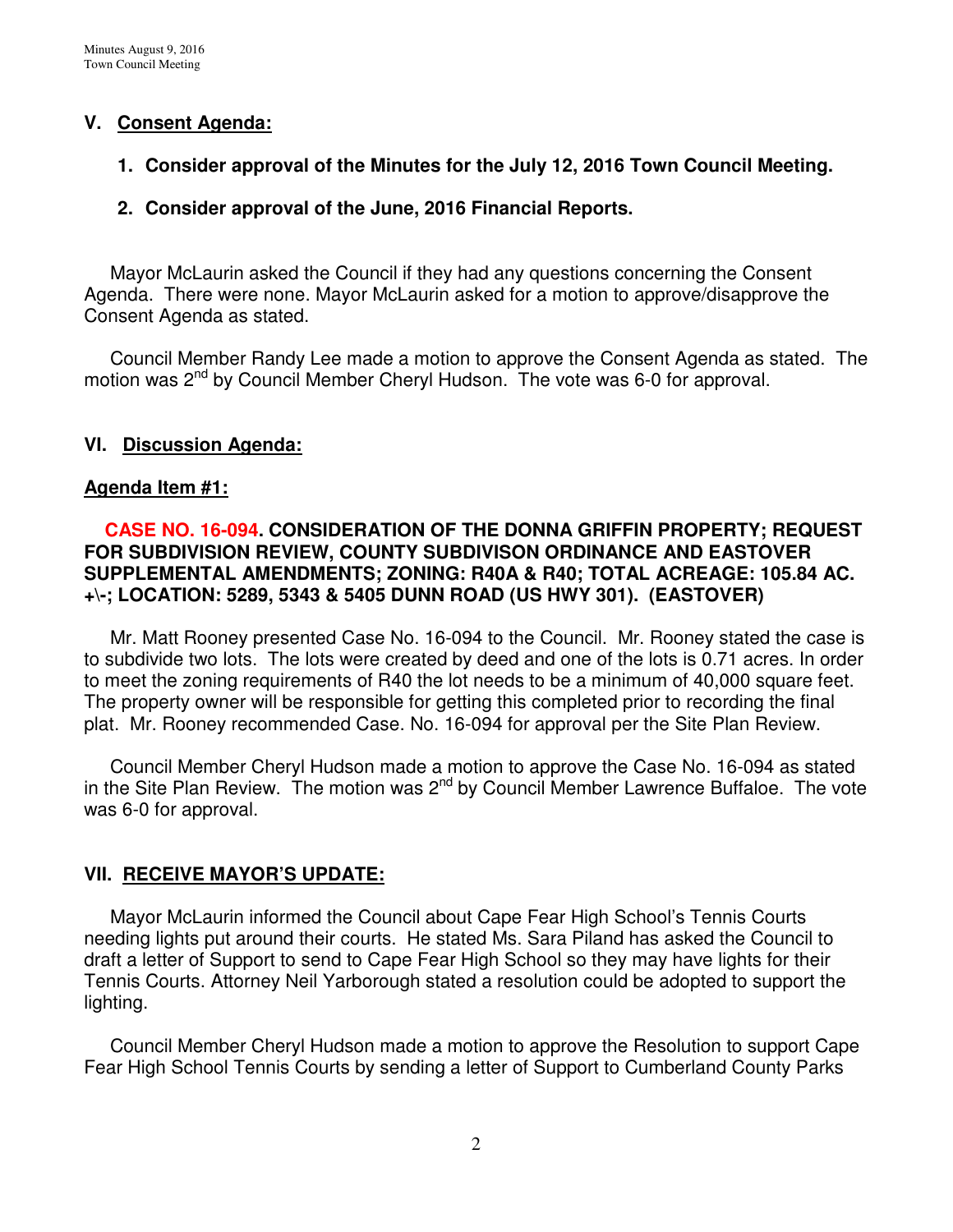and Recreation Department. The motion was  $2^{nd}$  by Council Member Stan Crumpler. The vote was 6-0 for approval.

 Mayor McLaurin told the Council Dig-A-Bit Garden Club had placed a new spigot on the outside of the Community Building. This was done so they could easily do the landscaping around the building. The new spigot cost the Dig-A-Bit Garden Club \$300.00. Mayor McLaurin asked the Council what their opinion would be on reimbursing the Garden Club.

 Council Member Cheryl Hudson made a motion to approve paying the plumbing bill of \$300.00 for the spigot Dig-A-Bit Garden Club had installed on the outside of the Community Building. The motion was 2<sup>nd</sup> by Council Member Randy Lee. The vote was 6-0 for approval.

 Mayor McLaurin reminded the Council the Boy Scouts would be honoring Mr. Curt Tatum Jr. on October 14, 2016. He stated anyone wanting a ticket should see him, Ms. Myra Roberts, or the Town Manager. Tickets cost \$30.00 per person or \$50.00 per couple.

 Mayor McLaurin asked Mr. Matt Rooney to announce the Appearance Committee. Mr. Matt Rooney stated several properties from Eastover have been nominated to receive an award from the Committee. Mr. Rooney stated the Eastover Ball Park had been nominated as well as Council Member Randy Lee's residence, Mr. Johnny Cain's personal residence and several others. Mr. Rooney stated the affair is on August 11, 2016, and invited the Council to attend. Mayor McLaurin congratulated the Ballpark, Council Member Randy Lee, and Mr. Johnny Cain on their nominations.

 Mayor McLaurin stated Mr. Todd Thurmond said there was an enormous amount of lawn mower thefts recently. Mr. Thurmond asked the Mayor about placing public cameras in Eastover. Attorney Neil Yarbrough stated the cameras could cause a lot of legal ramifications. Mr. Yarborough strongly suggested not going that route. The Council agreed with Mr. Yarborough.

# **VIII. Receive Town Council Update:**

 Council Member Cheryl Hudson stated she, Council Member Randy Lee, and Mr. Tom Melvin would be attending a meeting on the Heritage and Heroes Festival coming in October. Council Member Hudson stated she would also be attending a press conference about the Heritage and Heroes Festival.

 Council Member Randy Lee mentioned Ms. Judy McLaurin wasn't feeling well. He stated she was currently in the hospital and was asking for prayers for her and her family. Ms. Judy McLaurin is a very active community member and held in high regards by all that know her.